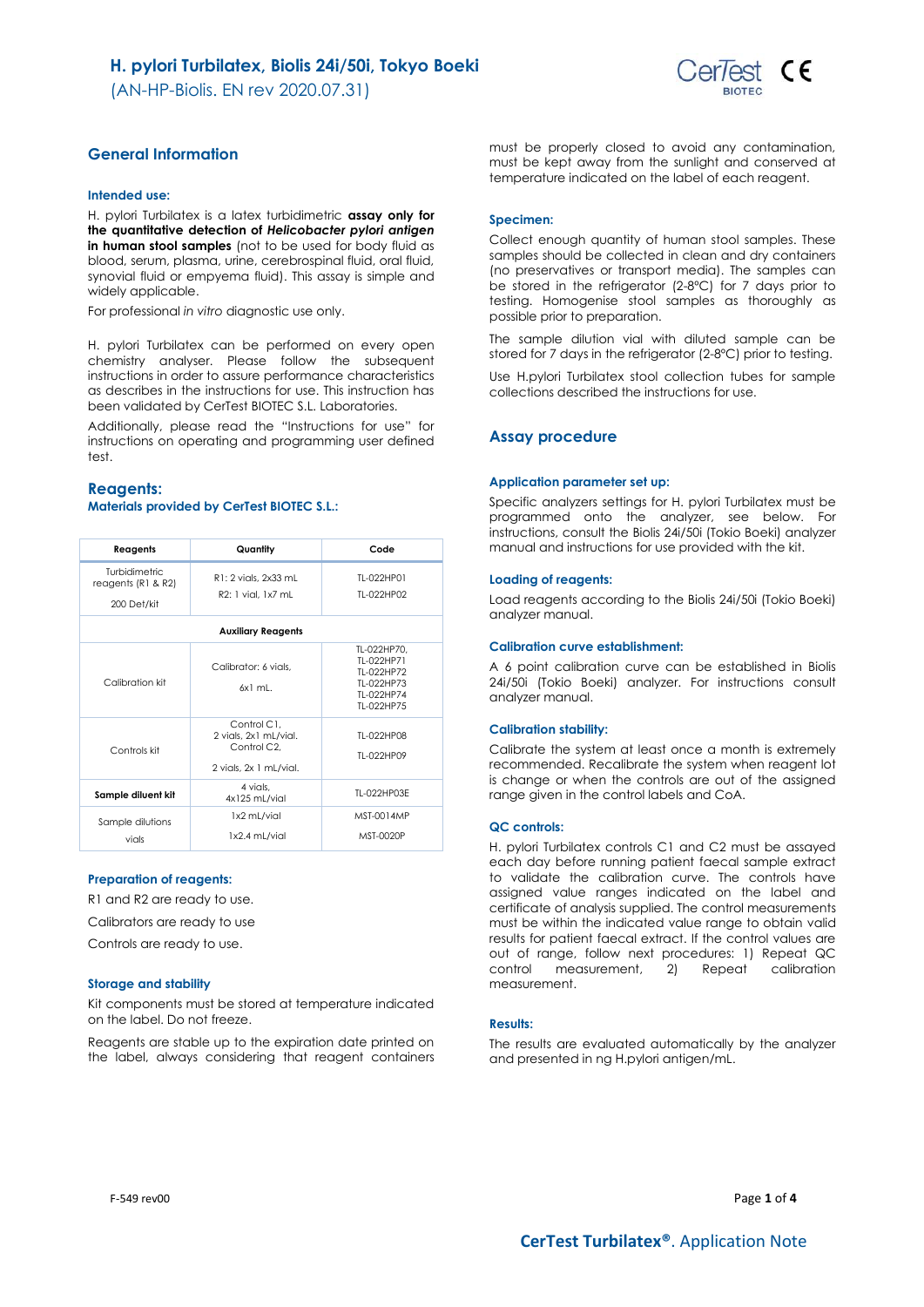## **H. pylori Turbilatex, Biolis 24i/50i, Tokyo Boeki**

(AN-HP-Biolis. EN rev 2020.07.31)



The following results have been obtained during the validation of H.pylori Turbilatex on the Biolis 24i/50i (Tokio Boeki) analyzer.

#### **Linearity:**

H. pylori Turbilatex on Biolis 24i/50i analyzer using calibrator kit is linear in the calibration range of 0-40 ng H.pylori antigen/mL.



#### **Measuring range:**

H.pylori Turbilatex assay measuring range is 0.8-40 ng H.pylori antigen/ml on the Biolis 24i/50i (Tokio Boeki) analyser. Samples higher concentrated than 40 ng H.pylori antigen/mL of stool must be diluted for proper quantification by the user, using additional sample buffer.

#### **Prozone effect**

Using the reported parameters, no prozone effect (hook effect) was observed up to 0.2 mg *H. pylori* antigen/mL of stool. Samples with H. pylori antigen concentration of 0.2 mg H. pylori antigen/mL give a typical positive result >40 ng H.pylori antigen/mL.

#### **Detection limit**

**Limit of detection (LOD): 0.8 ng H. pylori antigen/ml.** The lower limit of detection of H. pylori Turbilatex was determined on 20 samples and 2 sample replicates as the mean value + 2xSD.

**Limit of quantification (LOQ): 1 ng H. pylori antigen/mL.** The lower limit of quantification is defined as the lowest actual amount of analysis that can be reliably detected; imprecision is < 20% as CV% on the Biolis 24i/50i (Tokio Boeki) analyzer.

## **Precision**

H. pylori Turbilatex was tested with three different controls levels.

|                  | Low            | Medium          | High            |
|------------------|----------------|-----------------|-----------------|
|                  | $(1 \nmid mL)$ | $(10 \nmid mL)$ | $(40 \nmid mL)$ |
| N                | 20             | 20              | 20              |
| Mean $(\mu g/g)$ | 1.08           | 10.23           | 39.76           |
| SD(µg/g)         | 0.12           | 0.79            | 2.01            |
| CV (%)           | 11             | 8               | 5               |

## **Method comparison**

Results obtained with H. pylori Turbilatex on the Biolis 24i/50i (Tokio Boeki) analyzer were compared with an immunochromatographic test (CerTest *H. pylori*, CerTest). The results were as follows:

|                                             | Sensitivity | Specificity |
|---------------------------------------------|-------------|-------------|
| H. pylori Turbilatexys<br>CerTest H. pylori | 86.5%       | >98%        |

#### **Shipping damage**

Please notify your distributor, it this product was received damaged.

## **Symbols key**

| <b>IVD</b> | For in vitro diagnostic use only     | w.         | Keep dry               |
|------------|--------------------------------------|------------|------------------------|
|            | Consult instructions for use         |            | Temperature limitation |
| <b>REF</b> | Catalogue number                     | <b>LOT</b> | Lot number             |
|            | Use by                               |            | Manufacturer           |
| Σ<br>n     | Contains sufficient for <n> test</n> | DIL        | Sample diluent         |
|            | Keep out of the sunlight             |            |                        |

## **Manufacturer**

#### **CERTEST BIOTEC S.L.**

Pol. Industrial Río Gállego II,Calle J, Nº 1, 50840, San Mateo de Gállego, Zaragoza (SPAIN) www.certest.es

#### **NOTES**

Please refer to the instruction for use for the detailed information about the test on the following:

**Synthesis; Principle; Precautions; Reagents; Specimen collection and preparation; Interpretation of results and limitations.**

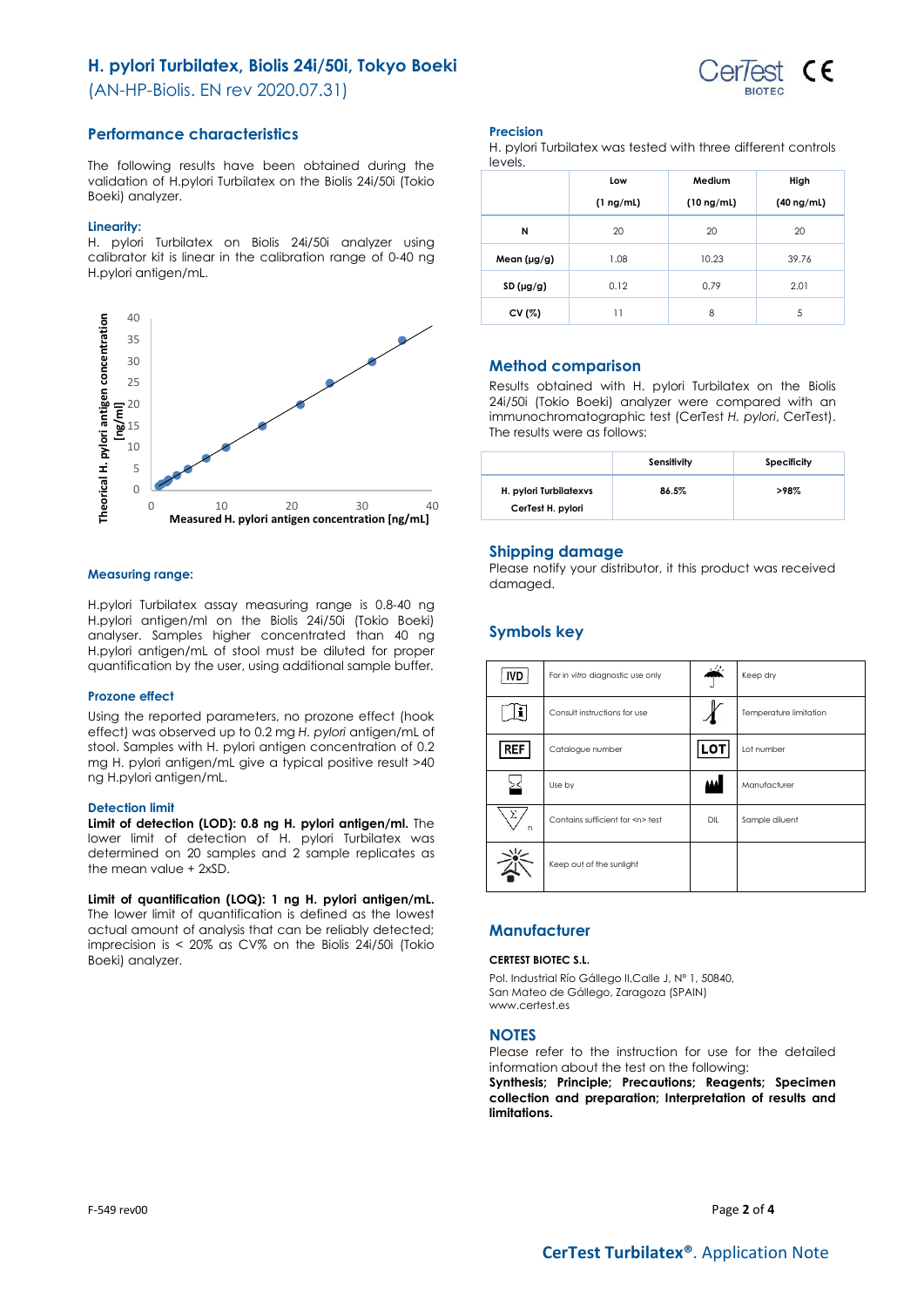

# **Biolis 24i/50i (Tokio Boeki) /Application parameters**

| <b>ASSAY PARAMETERS</b>   |                          |
|---------------------------|--------------------------|
| Std. No                   | 6                        |
| R <sub>1</sub>            | 305 µL                   |
| Sample                    | $15 \mu L$               |
| R <sub>2</sub>            | $25 \mu L$               |
| Others                    | <b>NA</b>                |
| Reaction mode             | Endpoint                 |
| Primary wavelength        | 450 nm                   |
| Secondary wavelength      | 800 nm                   |
| <b>Direction</b>          | Increase                 |
| Reagent blank lecture     | 33-34 cycle              |
| <b>Final lecture</b>      | 51-52 cycle              |
| Reaction time             | 10 min                   |
| Linear range              | $0-40$ ng/ml             |
| <b>CALIBRATION</b>        |                          |
|                           |                          |
| <b>Calibration Method</b> | Linear                   |
| Calibration set           | 5 calibrators + Blank    |
| <b>Blank</b>              | Calibrator 1 (0 ng/ml)   |
| Calibrator 1              | Calibrator 2 (2.5 ng/ml) |
| Calibrator 2              | Calibrator 3 (5 ng/ml)   |
| Calibrator 3              | Calibrator 4 (10 ng/ml)  |
| Calibrator 4              | Calibrator 5 (20 ng/ml)  |
| Calibrator 5              | Calibrator 6 (40 ng/ml)  |
| <b>STEPS</b>              |                          |
| <b>Addition R1</b>        |                          |
| <b>Addition Sample</b>    |                          |
| Incubation                |                          |
| <b>Addition R2</b>        |                          |
| <b>Blank Lecture</b>      | <b>Cycle 33-34</b>       |
| Incubation                |                          |